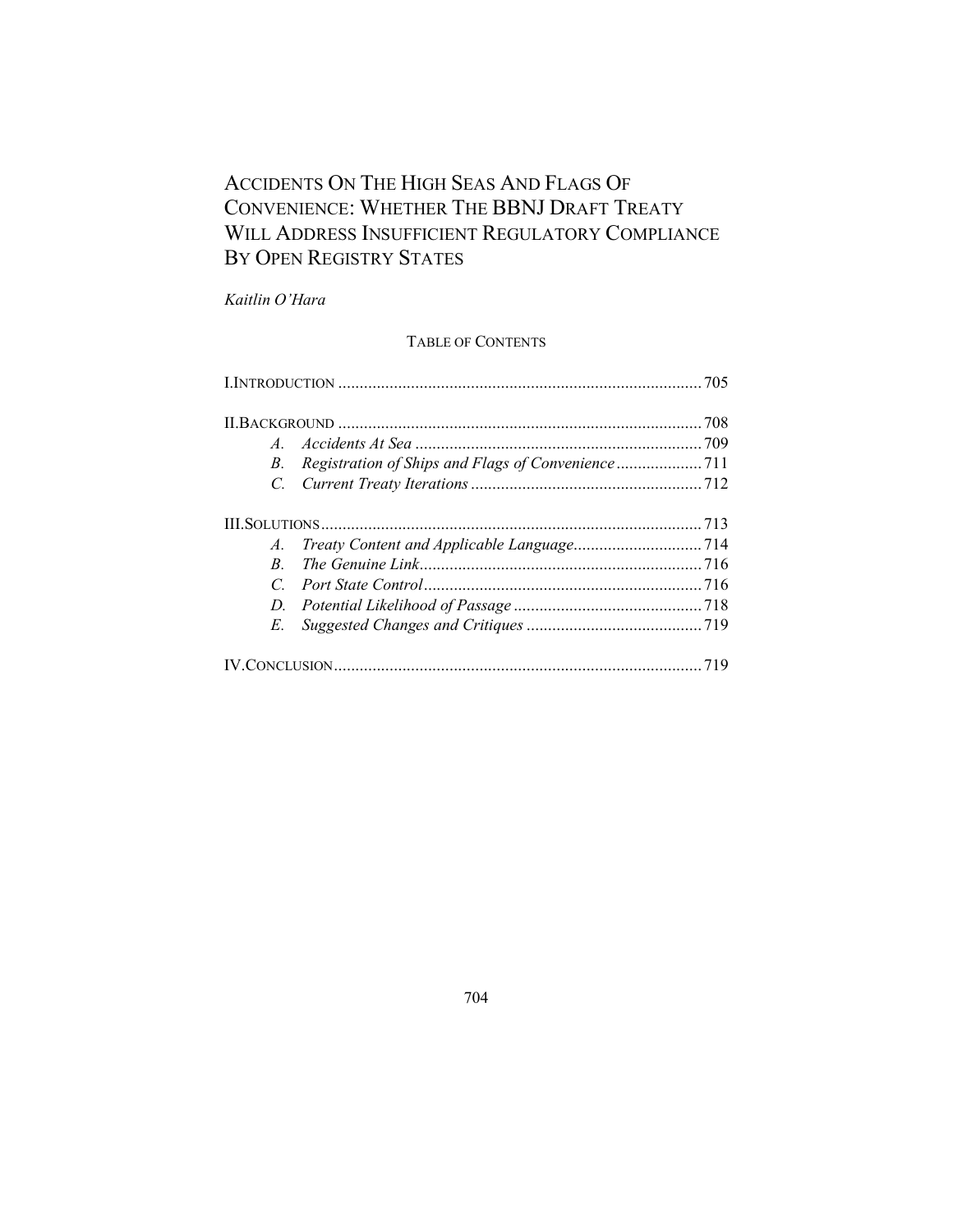# <span id="page-1-2"></span><span id="page-1-1"></span>I. INTRODUCTION

<span id="page-1-0"></span>The high seas experienced many catastrophic events in the past year. Starting in March 2020, the COVID-19 pandemic ravaged nations across the globe while leaving cruise ships and their stranded employees, who were forbidden to access ports, abandoned at sea for months.<sup>1</sup> On August 4, 2020, a massive explosion rocked Beirut, Lebanon, leaving hundreds dead and thousands injured, and causing approximately \$15 billion of damage.<sup>2</sup> Two days after the explosion, Mauritius declared a national emergency over a cargo ship that initially ran aground in late July that leaked over one thousand tons of fuel oil into the reefs of Mauritius, one of the world's most precious and protected areas of biodiversity.3

These apparently random tragedies piled upon an already calamitous year are more closely related than they initially seem. A common thread unites these events, a global governance failure that allows actors to exploit and abuse the high seas with devastating consequences not only to the environment, but to the lives, property, and basic human rights of uncountable individuals. The failure is a practice commonly referred to as "flags of convenience," a term relating to the registration and nationality of ships that allows some shipowners to avoid adhering to international standards for ship operations.4

<span id="page-1-3"></span>The ocean, like space, is an international common resource.<sup>5</sup> As humanity globalizes, our oceans are a classic tale of the "tragedy of the commons, whereby collective resources are more easily exploited than

<sup>1</sup> *See* David Millar, *Flags of Convenience and the Cruise Ship Debacle,* STRATEGIST (Apr. 17, 2020), https://www.aspistrategist.org.au/flags-of-convenience-and-the-coronaviruscruise-ship-debacle/(discussing the impact of the COVID-19 pandemic, "flags of convenience," and the cruise industry).

<sup>2</sup> *See* Ian Urbina, *The Disturbing Story Behind the Beirut Port Explosion,* NATIONAL (Sept. 2, 2020), https://www.thenation.com/article/world/lebanon-explosion-environmentshipping/ (reviewing the problem of abandonment of ships and "flags of convenience" in the context of the Beirut port explosion); Sarah Al-Arshani, *The \$15 Billion Hit from the Devastating Beirut Explosion will be a Gut-Punch to Lebanon's Hobbled Economy,* INSIDER (Aug. 21, 2020, 11:49 PM), https://www.insider.com/beirut-explosion-could-costlebanons-struggling-economy-15-billion-2020-8 (estimating the damage from the Beirut explosion to cost Lebanon around \$15 billion).

<sup>3</sup> *See* Navin Singh Khadka, *Why the Mauritius Oil Spill is so Serious*, BBC NEWS (Aug. 13, 2020), https://www.bbc.com/news/world-africa-53754751 (discussing the impact of the Mauritius oil spill and the broader impact on biodiversity).

See Flags of Convenience, INT'L TRANSP. WORKER'S FED'N, https://www.itfglobal.org/en/sector/seafarers/flags-of-convenience (last visited Feb. 11, 2022) (defining "flags of convenience" and the affect this practice has on the industry).

<sup>&</sup>lt;sup>5</sup> Elizabeth Mrema, *Introduction: Protecting the Global Commons*, 18 GEO. J. INT'L. AFR. 3, 3 (2017).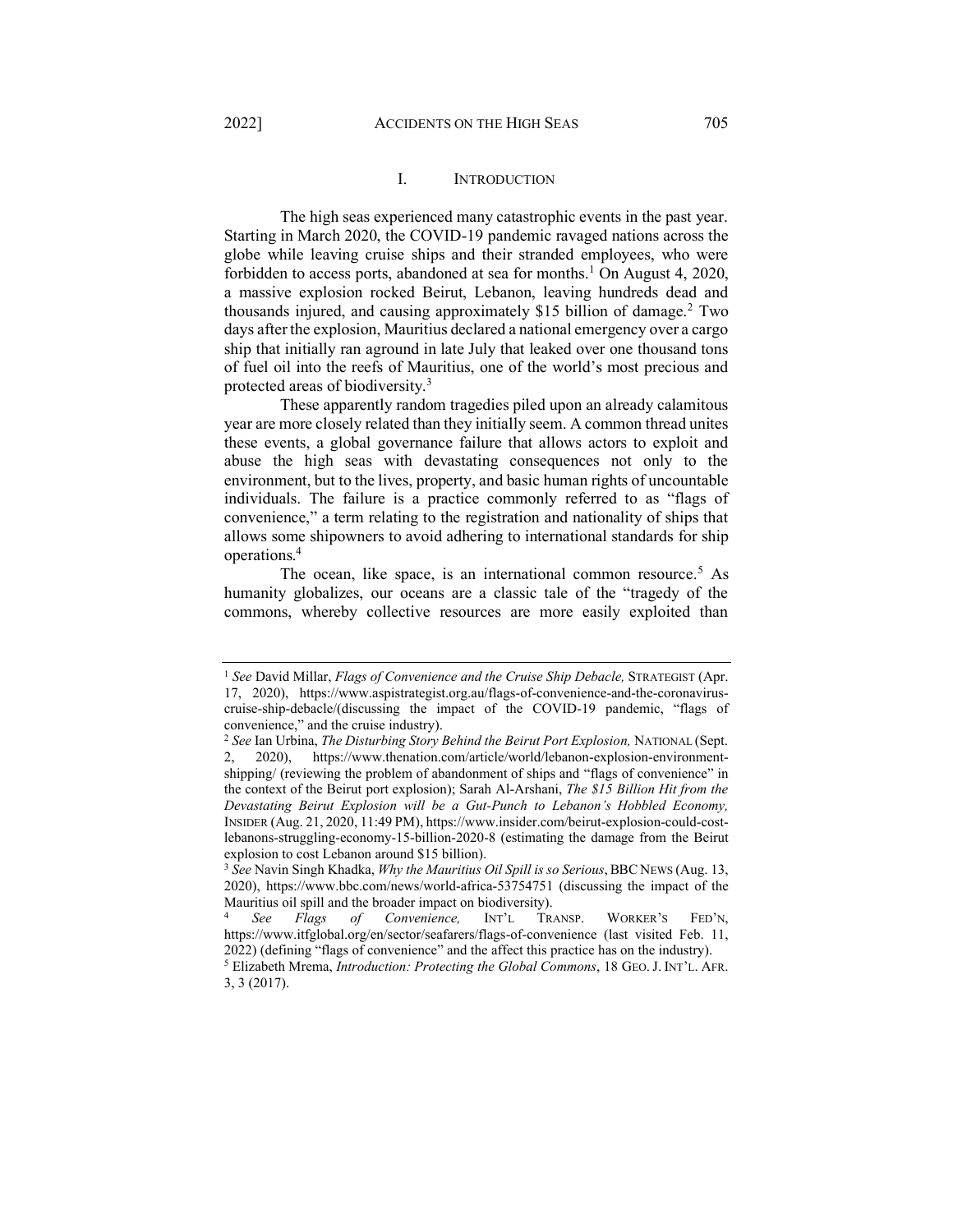conserved, ignored than managed, and depleted than replenished."<sup>6</sup>The ocean "supplies more than half of the oxygen we breath and provides food and livelihoods for billions of people worldwide." ."7 But now, "[c]enturies of overuse and neglect threaten to leave us with a vast blue wasteland.<sup>78</sup> Our oceans and those who depend on them for food, transportation, or employment face unprecedented threat.<sup>9</sup> Unsustainable fishing, inadequate protection of marine areas, the shipping industry, pollution from oil and gas, climate change, and other problems threaten to destroy this valuable resource.10 Beyond the environmental consequences, these problems pose an enormous threat to the safety and security of people around the world, illustrated by both the Beirut explosion and the COVID-19 cruise ship debacle.<sup>11</sup>

Many countries assisted in gradually depleting the ocean's health and resources, but no individual country has the capacity to singlehandedly remedy the damage.<sup>12</sup> International cooperation is the sole solution to this collective action problem, but current international agreements and regulatory schemes fall short.<sup>13</sup> An example is the failure of the international community to remedy the Great Pacific Garbage Patch, an accidental aquatic landfill floating in the Pacific Ocean that contains immeasurable quantities of plastic waste from around the world.<sup>14</sup>

The UN previously implemented international agreements to protect and conserve the world's deteriorating oceans.<sup>15</sup> However, these international agreements yield slow results because they often "either lack or have inadequate [measures for] monitoring or enforcement."<sup>16</sup>

Flags of convenience are a prime example of the "lowest common denominator" taking advantage of regulatory gaps in international agreements to exploit the high seas.17 Under international law, vessels must sail under the

<sup>16</sup> *Id.* <sup>17</sup> *Id.*

<sup>6</sup> *Id.*

<sup>7</sup>*The Ocean*, WWF, https://explore.panda.org/oceans (last visited Feb. 11, 2022). 8 *Id.*

 $9$   $Id$ .

 $10 \, Id.$ 

<sup>11</sup> *See* Millar, *supra* not[e 1](#page-1-1) (discussing the COVID-19 pandemic and its impact on halting the cruise industry); Urbina, *supra* not[e 2](#page-1-2) (examining the catastrophic effects of the August 2020 Beirut explosion).

<sup>12</sup> Mrema, *supra* note *[5](#page-1-3)*, at 3.

 $\frac{13}{14}$  *Id.* at 3-4.

Great Pacific Garbage Patch, NAT'L. GEOGRAPHIC, https://www.nationalgeographic.org/encyclopedia/great-pacific-garbage-patch/ (last visited Feb. 12, 2022).

<sup>&</sup>lt;sup>15</sup> See Mrema, *supra* not[e 5](#page-1-3), at 4 (discussing different UN agreements including "the United" Nations Convention on the Law of the Sea, the Antarctic Treaty Systems, and the UN Environment's Regional Seas Conventions and Protocols, but fundamental gaps and inconsistencies remain that require immediate attention.´).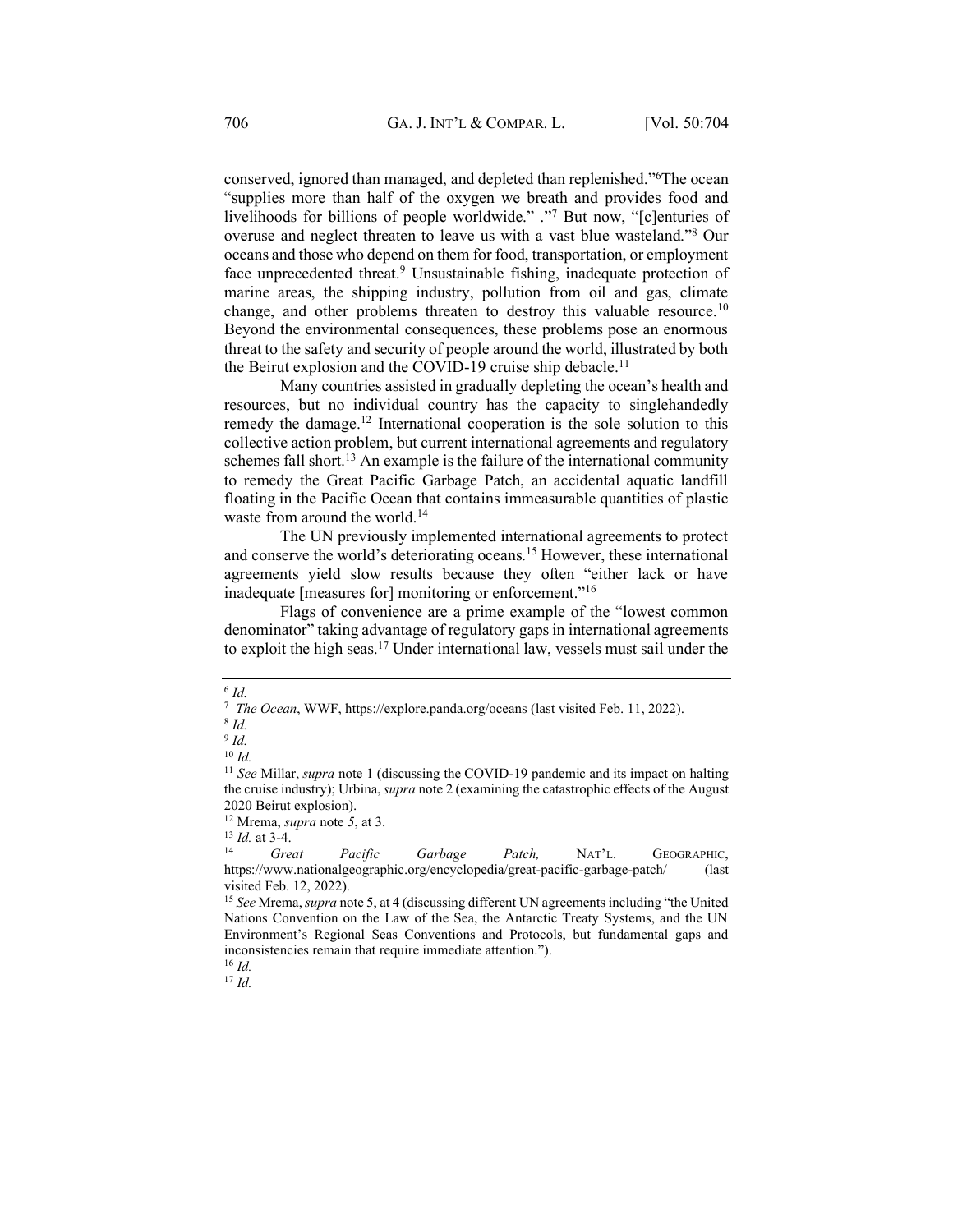flag of a particular nation, and that nation inspects the vessels and their seaworthiness, ensures safety and pollution prevention, and certifies the crews.18 Flag nations are primarily responsible for enforcing international standards for the ship and crew.19 However, some states fall short on the compliance and enforcement aspects of regulation, often intentionally, to attract shipowners looking to reduce operating costs and increase profit margins, as countries earn revenue from their fleet.<sup>20</sup> Non-complying states employ open registry systems that allow ship owners in other countries to register their ships in a foreign state.<sup>21</sup> A ship registered on the open registry would sail under a "flag of convenience," a term describing a ship sailing under a flag state with lax enforcement of international regulations, lower taxes, and easy, low-cost vessel registration procedures.22

Flags of convenience epitomize the common resource problem of the ocean, and though the practice is widely criticized, it remains a common method by which shipowners avoid taxes, regulations, and liability.23 Flags of convenience undercut the myriad of aspirational and environmentally responsible regulations set forth by international governing bodies.<sup>24</sup>

The UN, in drafting a new treaty designed to protect and conserve "marine biodiversity of areas beyond national jurisdiction," signals to the world that the international community recognizes the need to finally address the common resource problem of the high seas.<sup>25</sup> The treaty, abbreviated as the BBNJ Treaty, will cover a large portion of the ocean ("50 percent of the planet's surface and all the water below") and intends to encourage the "conservation and sustainable use of marine resources."<sup>26</sup>

To effectively promote such conservation and sustainability, the treaty must address flags of convenience. The international community must

<sup>26</sup> *Id.*

<sup>18</sup>*Flags of Convenience*, NGO SHIPBREAKING PLATFORM (last visited Feb. 12, 2022), https://www.shipbreakingplatform.org/issues-of-interest/focs/.

<sup>19</sup> *Id.*

<sup>20</sup> *Id.*; Nivedita M. Hosanee, *A Critical Analysis of Flag State Duties as Laid Down Under Article 94 Of the 1982 United Nations Convention on the Law of The Sea*, U.N. DIV. FOR OCEAN AFFAIRS AND LAWS OF THE SEA 71 (2009), https://www.un.org/Depts/los/nippon/unnff\_programme\_home/fellows\_pages/fellows\_pa pers/hosanee\_0910\_mauritious.pdf.

<sup>21</sup> Judith Swan, *Fishing Vessels Operating Under Open Registers and the Exercise of Flag State Responsibilities ± Information and Options*, FOOD AND AGRIC. ORG. OF THE U.N. (2002), https://www.fao.org/3/y3824e/y3824e00.htm#Contents.

<sup>22</sup> *Flags of Convenience*,*supra* note 18. 23 *Id.* 

<sup>24</sup> *Id.*

<sup>25</sup> Stewart M. Patrick, *Why the U.N. Pact on the High Seas Biodiversity is too Important to Fail,* WORLD POL. REV*.* (July 8, 2020), https://www.worldpoliticsreview.com/articles/28011/why-the-u-n-pact-on-high-seasbiodiversity-is-too-important-to-fail.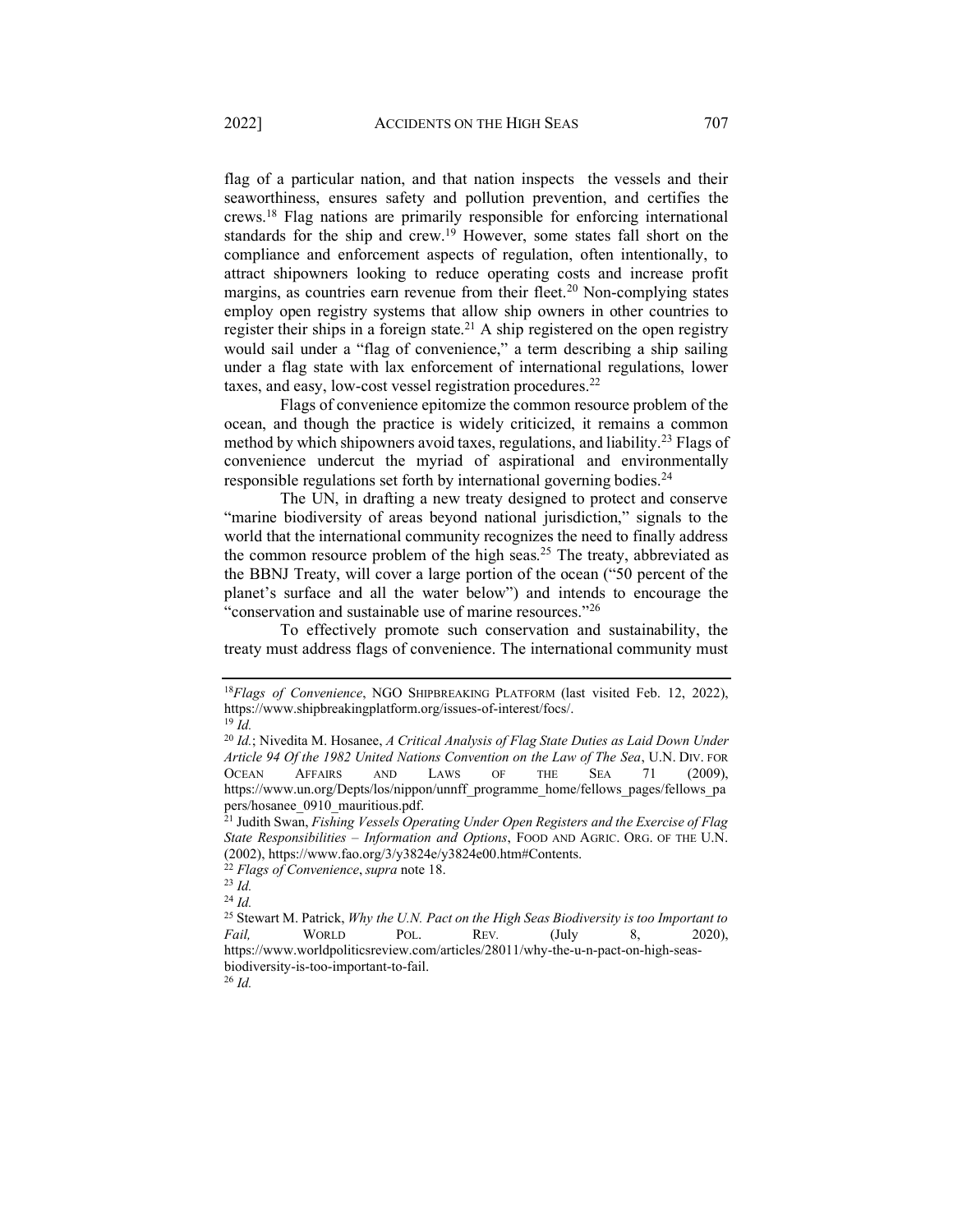hold accountable countries that fail to meet international standards. Otherwise, countries will continue the same practices to achieve a competitive edge in exploiting the ocean's resources, at the ever-increasing expense of everyone else.

This Note will analyze the probability that the BBNJ Treaty will eliminate or regulate flags of convenience, the effects the agreement might have on flags of convenience, and thus whether the treaty will successfully achieve its goals. Without directly mentioning and addressing open registries and enforcement of regulations, it appears unlikely that the treaty will fully achieve its intended results of environmental protection and conservation. Part II of this Note will describe accidents at sea that occurred because of flags of convenience, discuss past treaty iterations, and propose the incorporation of a more extensive and robust regulatory scheme for enforcement and accountability in the language of the treaty. Part III of this Note will recommend that the drafters of the treaty directly include language regarding open registry states and call for increased oversight of those countries' fleets by the flag state.

# II. BACKGROUND

<span id="page-4-0"></span>As markets continue to globalize, the use of international shipping grows and shifts.27 As ships become larger and more numerous, the need for effective regulation and oversight becomes even more pressing. More ships result in more trafficked shipping routes and a greater potential for accidents. With more ships than ever sailing around the world, safety and environmental responsibility matters more than ever, drawing greater attention to countries with open ship registries.<sup>28</sup>

Open registries allow vessels to register under a country's flag despite a lack of real connections between the ship and the country.29 Vessels choose to operate under flags of convenience primarily for economic and regulatory reasons-flags of convenience states offer lower taxes, fewer regulations, lower registration fees, and cheap labor.<sup>30</sup> With almost seventy-three percent of the world's vessels registered in a country different than that of its

<sup>30</sup> *Id.* 

<sup>27</sup> *See* U.N. Conference on Trade and Development, *50 Years of Review of Maritime Transport, 1968-2018*, UNCTAD/DTL/2018/1, at 8 (2018) (stating that "[t]he trend towards globalization of production and markets has posed enormous challenges and influenced production and transportation patterns and requirements," which raised "new challenges for national governments, particularly of developing countries, in the management of their economic and social development.<sup>"</sup>).

<sup>28</sup> *See Flags of Convenience*, *supra* note 4 (describing flags of convenience and open registries as a problematic "rush to the bottom" scenario).

<sup>29</sup> *Id.*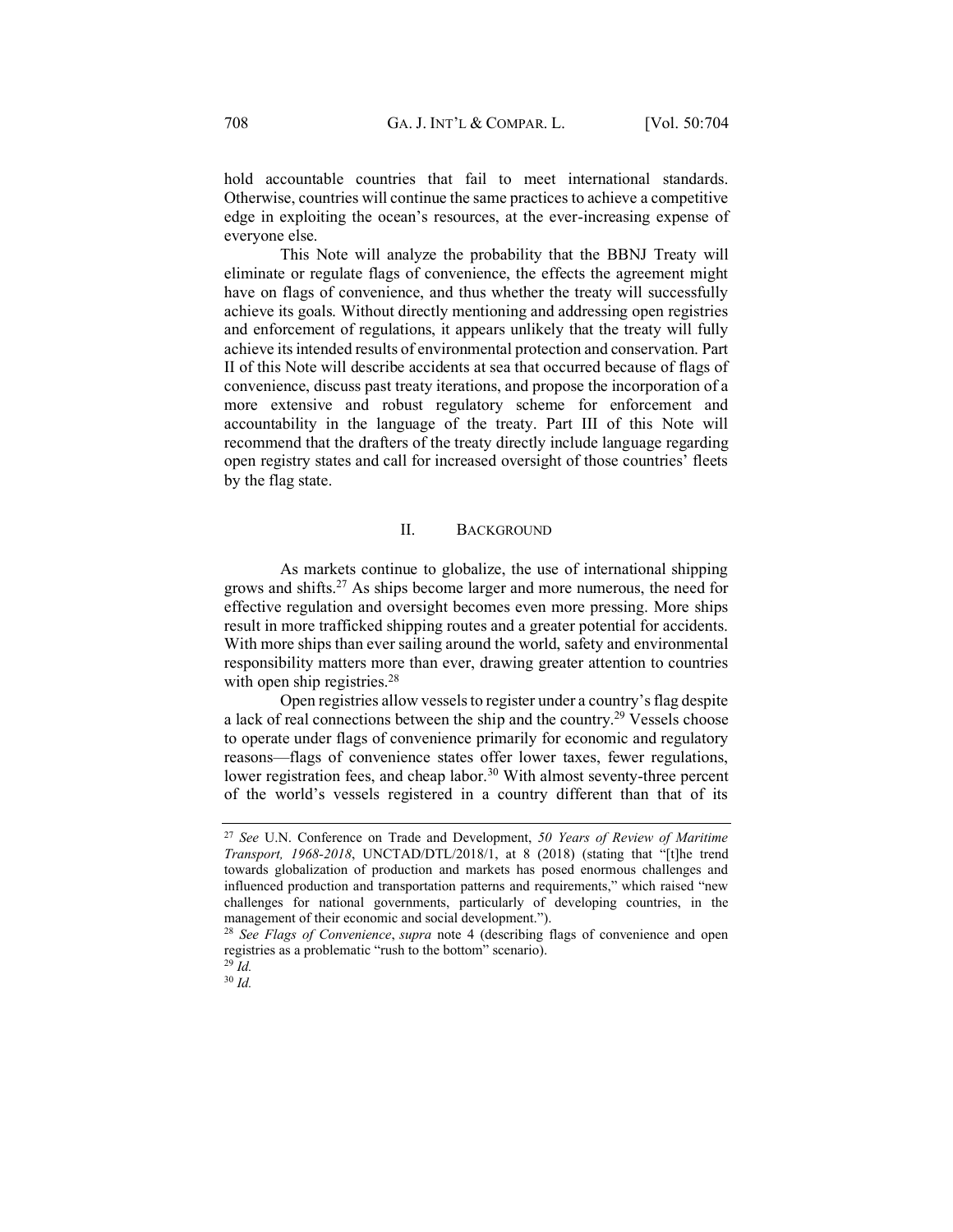ownership,31 many ships likely fail to meet the minimum ship regulation standards implemented by the UN.<sup>32</sup> This raises significant concerns in terms of safety, pollution, and human rights, as vessels may be inherently unsafe or owners choose to cut corners to maximize profit.<sup>33</sup> Additionally, flags of convenience allow companies to avoid liability for their unscrupulous practices by increasing owner anonymity, and avoid oversight by registering in states without the resources or incentive to actively monitor their fleet's operations.34 Ultimately, flags of convenience are a primary culprit behind many maritime incidents and environmental disasters, and must either be fully eliminated or greatly reformed to protect the oceans and establish a safe, wellregulated shipping industry.

#### <span id="page-5-0"></span>*A. Accidents at Sea*

Flags of convenience lie at the heart of many accidents at sea.<sup>35</sup> These accidents manifest in both expected and surprising ways, as illustrated by the following oil-related incidents. In 1978, a 228,513-ton supertanker named the Amoco Cadiz, operated by a subsidiary of the American-owned Standard Oil Company and sailed under the Liberian flag, ran aground off the coast of France, leaked 220,000 tons of crude oil and raised questions about "the lack of effective regulation of tankers sailing under 'flags of convenience.<sup>"36</sup> The Amoco Cadiz spill surpassed the Torrey Canyon spill, which happened eleven years prior, as the largest oil spill in history.37 The Amoco Cadiz example is a direct consequence of a ship sailing under a flag of convenience, but the

<sup>31</sup> *Flags of Convenience*,*supra* note 18.

<sup>&</sup>lt;sup>32</sup> See generally United Nations Conference on Trade and Development, Convention on Conditions for Registration of Ships, U.N. Doc. TD/RS/CONF./23, adopted by the United Nations Conference on Conditions for the Registration of Ships, art. 10-11, Feb. 7, 1986,

<sup>12</sup> U.N.T.S. 7 [hereinafter UNCTAD]. 33 *See* Jessica Battle, *Justice for the Ocean,* WWF (Aug. 27, 2020), https://medium.com/@WWF/justice-for-the-ocean-ce5c915501df (discussing the failure of states to govern ship crews and its devastating effects).

<sup>&</sup>lt;sup>34</sup> *Id.* (examining flags of convenience in light of recent ecological disasters as a major threat to the future wellbeing of the oceans and the Earth; " $[v]$ arious international rules and regulations for the operations of ships and fishing already exist, but the shirking of flag state responsibility and the heavy lift to make those responsible pay for damage stand in the way and, thus, the ocean and dependent coastal states lose out.´).

<sup>35</sup> *See* Millar, *supra* note [1](#page-1-1) (discussing how the COVID-19 pandemic stalled the cruise industry); Urbina, *supra* not[e 2](#page-1-2) (discussing the August 2020 Beirut explosion).

<sup>36</sup> John Kifner, *Wreck of the Amoco Cadiz Revives Issue of Safety in Transporting Oil*, N.Y. TIMES (Mar. 23, 1978), https://www.nytimes.com/1978/03/23/archives/wreck-of-theamoco-cadiz-revives-issue-of-safety-in-transporting.html. 37 *Id*.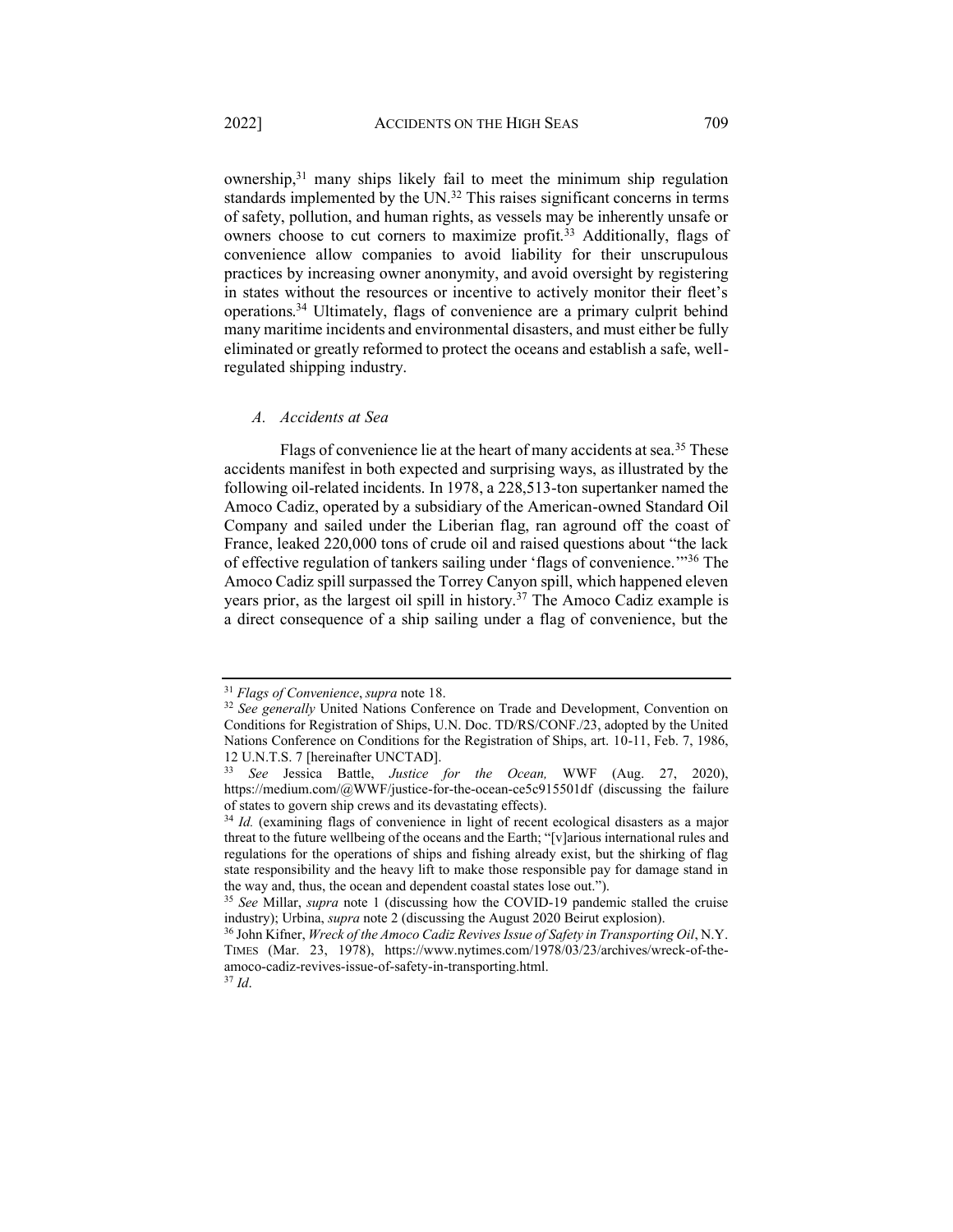infamous BP Oil Spill reveals the true scope of the problem.38 In 2010, the Deepwater Horizon oil rig exploded, killing eleven workers and releasing over 130 million gallons of crude oil into the Gulf of Mexico.<sup>39</sup> Oil rigs technically fall under the "vessel" category and are thus required to register with a state and fly its flag.40 Deepwater Horizon was registered under the Marshall Islands, a flag of convenience state with a gross domestic product "700 times less than BP's market capitalization."  $41$ 

Beyond oil spills, the aforementioned cruise ship example and the Beirut explosion highlight the scope of the types of accident that result from flags of convenience.<sup>42</sup> Early into the COVID-19 pandemic, cruise ships garnered international attention as outbreaks caused countries to block the ships from entering port, stranding crews at sea for long periods of time with insufficient living conditions.43 Cruise lines often register under flags of convenience for reasons stated above (cheap labor, fewer regulations and taxes, etc.), "[b]ut the pandemic has shown that cruise shipping is essentially an unregulated industry that has thrived in an environment lacking rules.<sup>744</sup>

The second recent international incident resulting from flags of convenience is the Beirut explosion. It killed at least 190 people, injured over 6,500, and destroyed buildings across the city.<sup>45</sup> The story began in 2013, when a "barely seaworthy" ship, owned by a Russian man living in Cyprus and flagged under the Marshall Islands, was abandoned with a deadly cargo

<sup>&</sup>lt;sup>38</sup> Deepwater Horizon- BP Gulf of Mexico Oil Spill, ENV'T PROTECTION AGENCY, https://www.epa.gov/enforcement/deepwater-horizon-bp-gulf-mexico-oil-spill (last visited Feb. 13, 2022).

<sup>&</sup>lt;sup>39</sup> Joan Meiners, *Ten Years Later, BP Oil Spill Continues to Harm Wildlife–Especially Dolphins*, NAT'L GEOGRAPHIC (Apr. 17, 2020), https://www.nationalgeographic.com/animals/2020/04/how-is-wildlife-doing-now--ten-

years-after-the-deepwater-horizon/#close. 40 *See* Brian Baker, *Flags of Convenience and the Gulf Oil Spill: Problems and Proposed Solutions*, 34 HOUS. J. INT'L L. 687, 690 (2012) (explaining how the Marshall Islands possessed responsibility for overseeing and ensuring regulatory compliance of Deepwater Horizon).

<sup>41</sup> Andrew Clark, *BP Oil Rig Registration Raised in Congress Over Safety Concerns*, GUARDIAN (May 30, 2010), https://www.theguardian.com/environment/2010/may/30/oilspill-deepwater-horizon-marshall-islands.

<sup>42</sup> *See* Millar, *supra* note 1 (Discussing the impact of the COVID-19 pandemic on the cruise industry); Urbina, *supra* note 2 (Examining underlying issues surrounding the August 2020 Beirut explosion).

<sup>&</sup>lt;sup>43</sup> *See* Millar, *supra* note [1](#page-1-1) ("[a]s we've seen during the Covid-19 crisis, if a port won't allow the crew ashore, and the owners won't pay for them to return home, the ship and crew are stranded at sea like some 21st century *Flying Dutchman*.´).

<sup>44</sup> *Id.*

<sup>&</sup>lt;sup>45</sup> See Urbina, *supra* note [2](#page-1-2) (highlighting that "[a]bandonment of ships, 'flags of convenience,' and lax law enforcement are common at sea, often with tragic consequences.").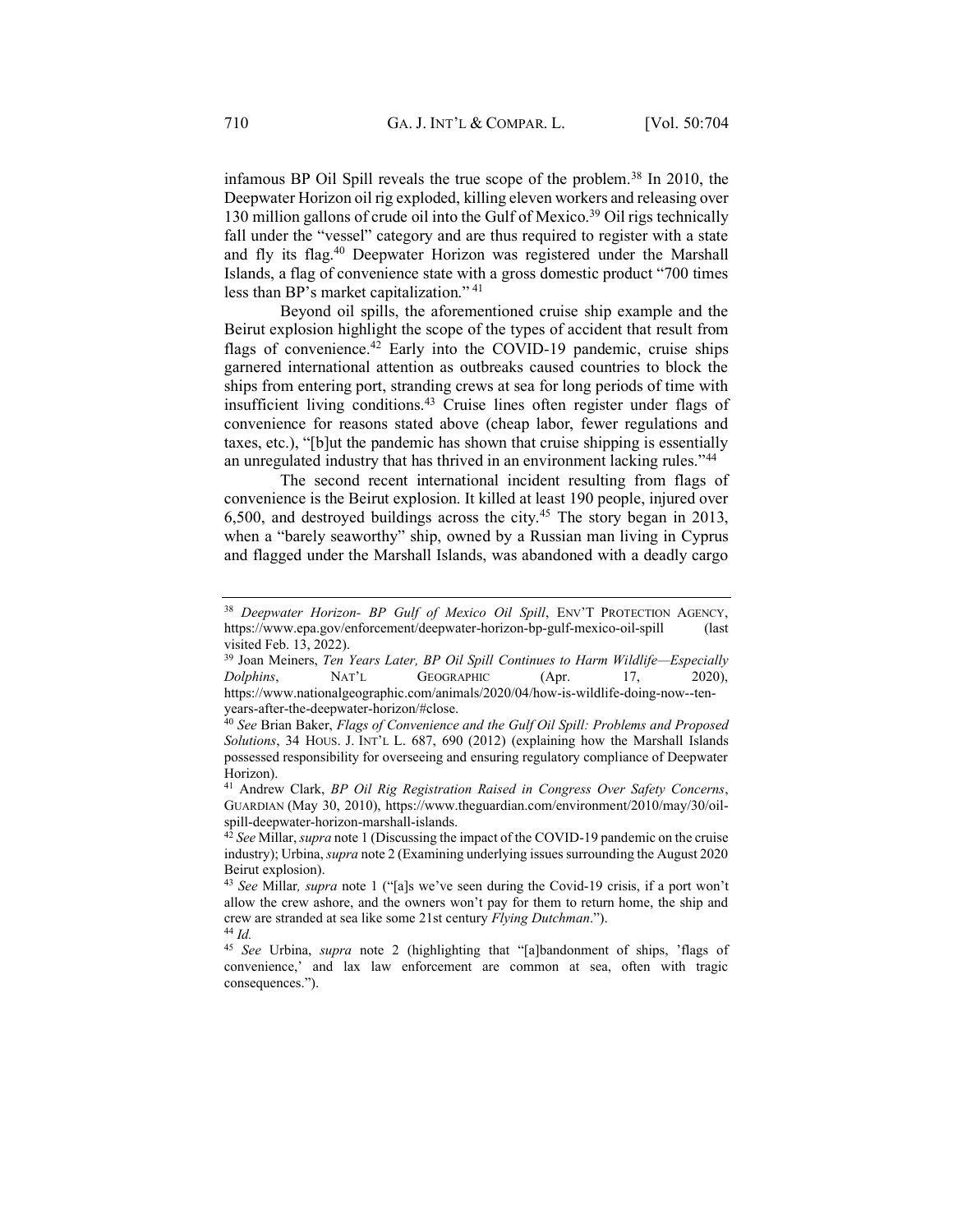of ammonium nitrate outside the Port of Beirut—after the abandonment, Lebanese authorities had no choice but to deal with the cargo themselves.<sup>46</sup> They placed the ammonium nitrate in a hangar, where it stayed until stray fireworks ignited the blast.<sup>47</sup> Without ending the practice of flags of convenience, no treaty will sufficiently prevent these largescale, devastating accidents.

## <span id="page-7-0"></span>*B. Registration of Ships and Flags of Convenience*

Flags of convenience allow small shipowners and companies to operate when they otherwise could not afford to meet the monetary costs of regulatory compliance, but the harm of the practice far outweighs the benefits. Each of the vessels from the above examples operated under the flag of a state labeled by the International Transport Worker's Federation (ITF) as a flag of convenience country.<sup>48</sup> The ITF defines a flag of convenience ship as "one that flies the flag of a country other than the country of ownership.<sup> $749$ </sup>

Ships usually possess nationality, meaning that they must register to a specific state and be subject to that nation's laws and regulations.<sup>50</sup> When ships are permitted to register with countries other than that of the owner of the vessel, a greater amount of ships sail under flags with less regulations and oversight.<sup>51</sup> States are permitted to determine the requirements for registration of ships, and other states must recognize those vessels' nationality.<sup>52</sup> Often, states with open registries are smaller countries with smaller economies.<sup>53</sup> These states oversee the fleet of ships registered under its name, but those countries often do not have the resources to fulfill that obligation fully, allowing shipowners to cut corners and cause accidents.<sup>54</sup> Additionally, flags

<sup>46</sup> *Id.*

<sup>47</sup> *Id.*

<sup>&</sup>lt;sup>48</sup> See Flags of Convenience, *supra* note 4 (the ITF's Fair Practice Committee designates thirty-five countries as flag of convenience states).

<sup>49</sup> *Id.* 

<sup>50</sup> *See* H. Edwin Anderson, *The Nationality of Ships and Flags of Convenience: Economics, Politics, and Alternatives, 21 TUL. MAR. L.J. 139, 141 (1997)* (stating that "[t]he concept of vessel nationality has evolved concurrently with the political sovereignty of nationstates. In the status quo, all vessels must have nationality.").

<sup>51</sup> L. F.E. Goldie, *Environmental Catastrophes and Flags of Convenience - Does the Present Law Pose Special Liability Issues?*, 3 PACE Y.B. INT'L L. 63, 63(1991).

<sup>52</sup> *Id.* at 66.

<sup>53</sup> See Anthony Van Fossen, *Flags of Convenience and Global Capitalism*, 6 INT'L CRITICAL THOUGHT 359, 360 (2016), https://researchrepository.griffith.edu.au/bitstream/handle/10072/99637/FossenPUB1582.pdf?sequence= 1 (finding that many major flags of convenience states are small islands in the Caribbean). <sup>54</sup> Flag States' Responsibilities and Seafarer's Rights, SEAFARERS' RTS. INT'L (Sept. 29, 2014), https://seafarersrights.org/flag-state-responsibilities-and-seafarersrights/.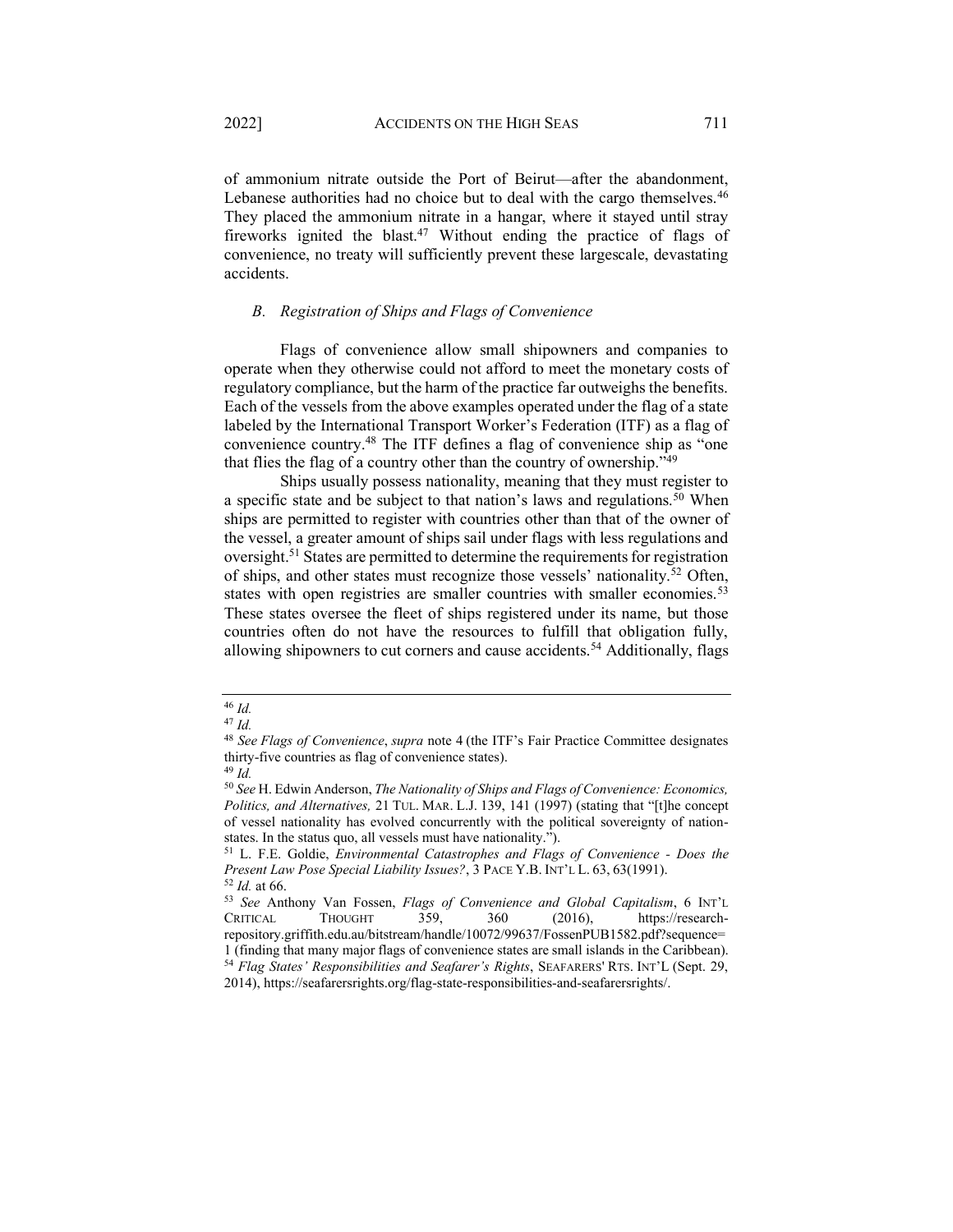of convenience make determining liability more difficult because shipowners can layer the true ownership of vessels through corporate identities and multiple jurisdictions.<sup>55</sup>

# <span id="page-8-0"></span>*C. Current Treaty Iterations*

The international body of law regarding the registration and nationality of ships developed over the course of centuries, but the UN codified these rules in the 1958 Convention on the High Seas.<sup>56</sup> Specifically, Article Five of the Convention describes the United Nation's framework for ship registration and recognition, designating the power to "fix the conditions" for the grant of its nationality to ships, for the registration of ships in its territory, and for the right to fly its flag" to individual states.  $57$  The Convention states that "[s]hips have the nationality of the State whose flag they are entitled to fly. There must exist a genuine link between the State and the ship," and that "the State must effectively exercise its jurisdiction and control in administrative, technical and social matters over ships flying its flag."<sup>58</sup> The "genuine link" concept requires a ship and a flag state to share some connection.59

Article 94, sections one through five of the United Nations Convention on the Laws of the Sea (UNCLOS) stipulate the duties and responsibilities of flag states.<sup>60</sup> In summary, states are required under UNCLOS to maintain a register containing names and details about its ships, "assume jurisdiction under its internal law" in matters concerning the ship or its crew, and take necessary measures for ensuring safety at sea. <sup>61</sup> These necessary measures pertain to the construction and seaworthiness of the ships, the labor conditions and the crews, and the use and maintenance of communication mechanisms.  $62$  States are required "to conform to generally accepted international regulations, procedures and practices and to take any steps which may be necessary to secure their observance.<sup>763</sup>

These treaty provisions promote safety and responsibility of vessels and flag states, and the genuine link concept in article 94 of UNCLOS should

<sup>63</sup> *Id.* 

<sup>55</sup> *See* Battle, *supra* note 33 (discussing the failure of states to police their ships and crews). <sup>56</sup> Convention on the High Seas, Apr. 29, 1958, 450 U.N.T.S.11.

<sup>57</sup> *Id.* at art. 5.

<sup>58</sup> *Id.* 

<sup>59</sup> *Id.* 

<sup>&</sup>lt;sup>60</sup> United Nations Convention on the Laws on the Sea art. 94, Dec. 10, 1833 U.N.T.S. 397 [hereinafter UNCLOS].<br><sup>61</sup> Id.

<sup>61</sup> *Id.* 62 *Id.*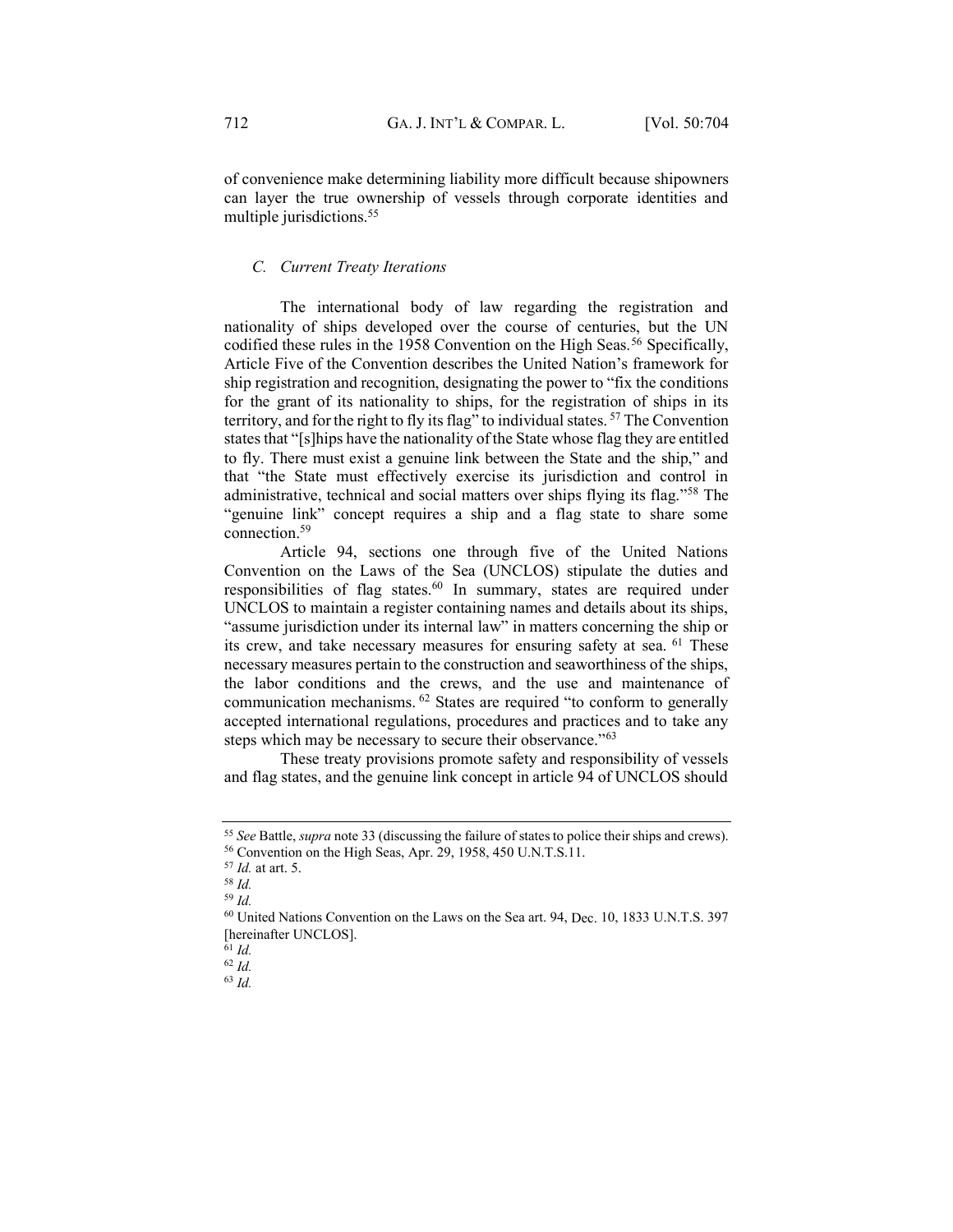theoretically address flags of convenience by forcing vessels to be connected to the flag under which they register. However, the genuine link term is so ambiguous that this requirement lacks any teeth in its practical application.

Overall, international law fails to adequately address flags of convenience. The "genuine link" requirement, though intended to ensure connections between the vessel and the flag state, falls short because (1) the treaty requires the genuine link while also granting flag states wide discretion in their policies and  $(2)$  the term "genuine link" was never adequately defined in international law.<sup>64</sup> In allowing states such broad discretion and regulatory power, the international community gives individual states a great deal of autonomy in the management of their fleets.

The International Maritime Organization (IMO), an organ of the U.N., is the "global standard-setting authority for the safety, security and environmental performance of international shipping" and "[i]ts main role is to create a regulatory framework for the shipping industry that is fair and effective, universally adopted and universally implemented.<sup>"65</sup> However, the mere existence of a regulatory framework and the aspirational statement that the international community would universally adopt and implement such framework does not reflect in practice, because flag states are economically incentivized to minimize taxes, costs, and regulations.<sup>66</sup>

# III. SOLUTIONS

<span id="page-9-0"></span>With the increase in global commerce and a greater concern regarding climate change and conservation, the UN turned its attention to protecting biodiversity and marine life by forming the Intergovernmental Conference on an "[i]nternational legally binding instrument under the United

regulation.").

<sup>64</sup> *See* Eric Powell, *Taming the Beast: How the International Legal Regime Creates and Contains Flags of Convenience*, 19 ANNUAL SURVEY OF INT'L & COMP. L. 266, 295-96 (2013),

https://digitalcommons.law.ggu.edu/cgi/viewcontent.cgi?article=1174&context=annlsurv ey (discussing how "[t]his approach epitomizes the tension between traditional maritime principles and challenges of the new order: the international community has struggled to define 'genuine link' in light of the understanding that State sovereignty includes the right to set registry terms.").

<sup>&</sup>lt;sup>65</sup> See International Maritime Organization, *Introduction to IMO*, INT'L MAR. ORG., http://www.imo.org/en/About/Pages/Default.aspx (last visited Feb. 24, 2022) ("In other words, its role is to create a level playing-field so that ship operators cannot address their financial issues by simply cutting corners and compromising on safety, security and environmental performance. This approach also encourages innovation and efficiency.<sup>\*</sup>'). <sup>66</sup>FOCs, INT'L TRANS. WORKERS FED'N, https://www.itfseafarers.org/en/focs (last visited Feb. 24, 2022) ("In an increasingly fierce competitive shipping market, each new FOC is forced to promote itself by offering the lowest possible fees and the minimum of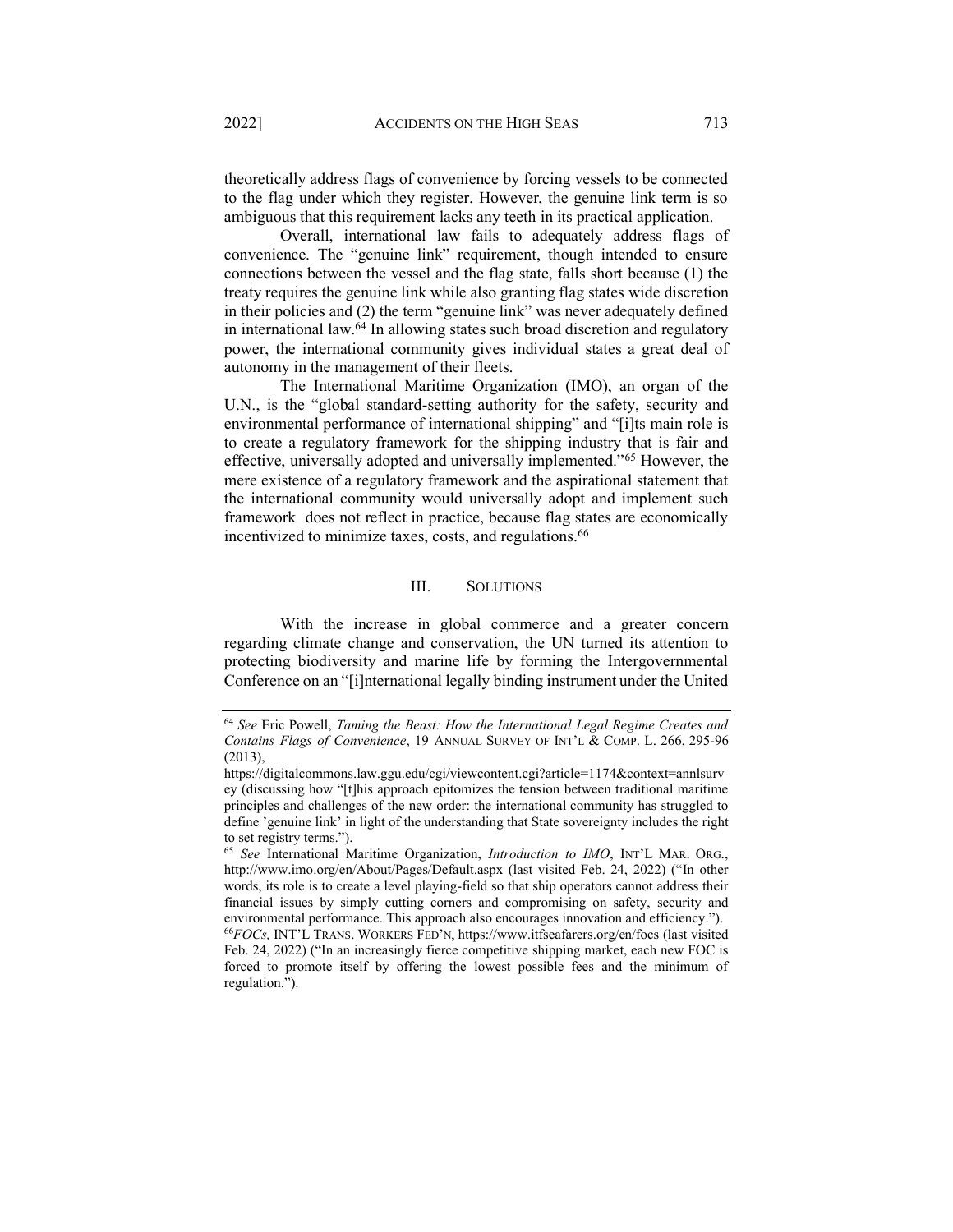<span id="page-10-1"></span>Nations Convention on the Law of the Sea on the conservation and sustainable use of marine biological diversity of areas beyond national jurisdiction.<sup> $567$ </sup> Known as the draft BBNJ Treaty (short for "biological diversity of marine areas beyond national jurisdiction"), the text encourages "[e]nhancing international cooperation and encouraging the adoption of complementary measures within existing frameworks," though it remains unclear whether this international cooperation will create greater unity in IMO standards compliance.68

#### <span id="page-10-0"></span>*A. Treaty Content and Applicable Language*

However, as stated in the Ocean Yearbook's research article comparing UNCLOS to the new BBNJ treaty, "[t]he UN negotiations for a new agreement on BBNJ ... provide an opportunity to create a platform for international cooperation and more coherent action to redress these gaps and weaknesses in an increasingly crowded, degraded, depleted ocean.<sup>"69</sup> Perhaps most promising is Article Six of the draft treaty:

#### **Article 6**

### **International cooperation**

1. States Parties shall cooperate under this Agreement for the conservation and sustainable use of marine biological diversity of areas beyond national jurisdiction, including through strengthening and enhancing cooperation with and among relevant legal instruments and frameworks and relevant global, regional, subregional and sectoral bodies and members thereof in the achievement of the objective of this Agreement.

2. States Parties shall promote international cooperation in marine scientific research and in the development and transfer of marine technology consistent with the Convention in support of the objective of this Agreement.

<sup>67</sup> G.A. Res. 72/249 (Dec. 24, 2017).

<sup>68</sup> KLAUDIJA CREMERS ET AL., A PRELIMINARY ANALYSIS OF THE DRAFT HIGH SEAS BIODIVERSITY TREATY, INST. FOR SUSTAINABLE DEV. AND INT'L RELATIONS 1 (Jan. 2020), https://www.iddri.org/sites/default/files/PDF/Publications/Catalogue%20Iddri/Etude/202 001-ST0120-high%20seas.pdf.

<sup>69</sup> Kristina M. Gjerde et al., B*uilding a Platform for the Future: The Relationship of the Expected New Agreement for Marine Biodiversity in Areas beyond National Jurisdiction and the UN Convention on the Law of the Sea,* 33 OCEAN Y.B. ONLINE 3, 15 (May 7, 2019).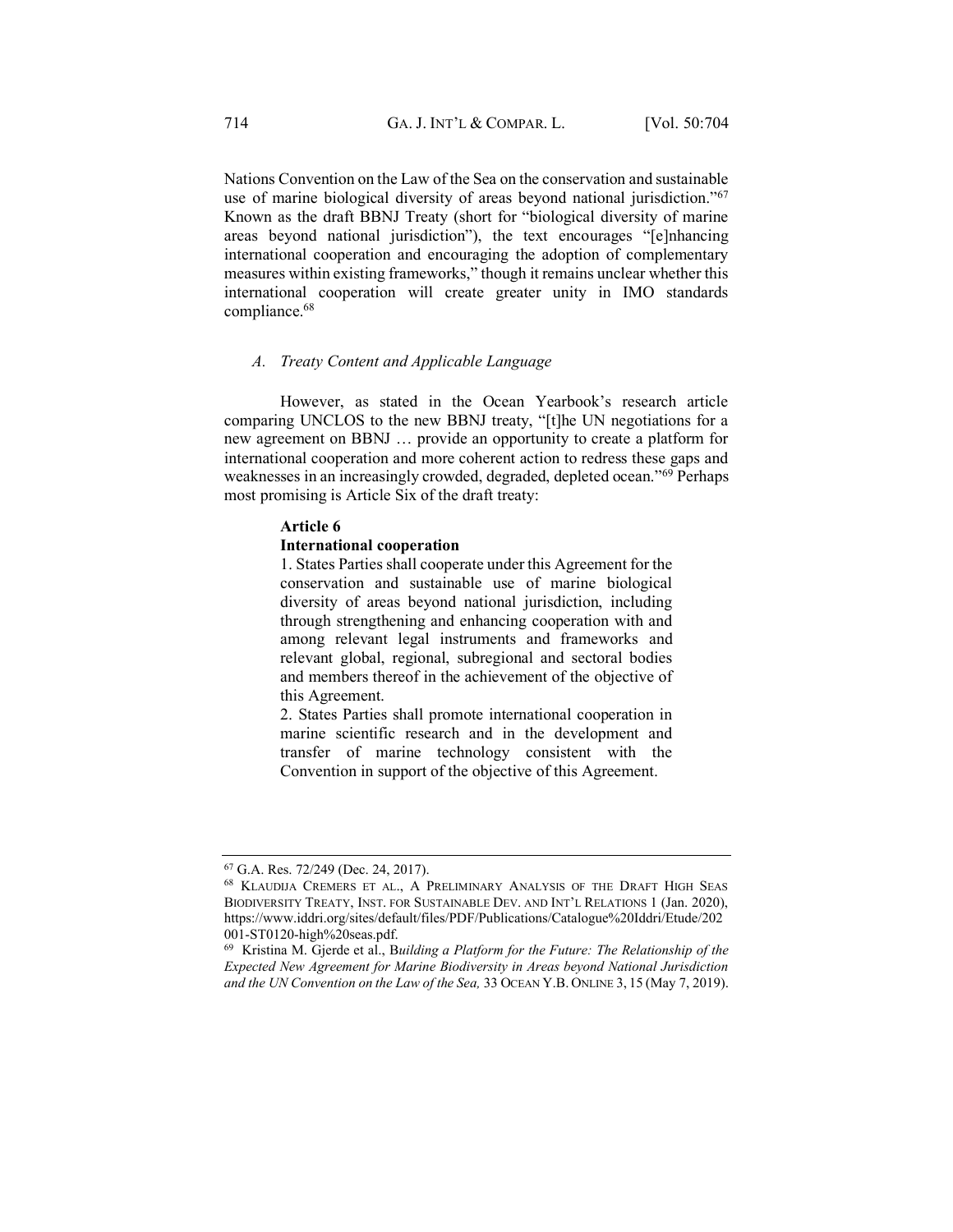regional and sectoral bodies, where necessary. $]^{70}$ 

Allowing for the possibility to create new bodies where necessary could facilitate the implementation of a governing body that provides more oversight into the enforcement of regulations. Additionally, if various states are cooperating and communicating regarding marine biodiversity and conservation, then states without sufficient regulatory regimes might fall under greater degrees of scrutiny by the international community. Incentivizing flag states to follow regulations based on this ecological and cooperative framework could provide a countervailing incentive to flag of convenience states, providing them with a new reason to tighten up their systems. Beyond the states themselves, businesses and shipping vessels might experience greater scrutiny and increased pressure to operate more transparently and with better practices.

Delegates to the UN expressed hope that "that the new treaty  $$ slated to be completed in  $2020 -$  will be both robust in its scope and practical in its application.<sup>"71</sup> The effect of such a robust and practical treaty would encourage sustainability, accountability, and transparency under which shady vessels and flag of convenience states would find it more difficult to sail under the radar of IMO regulators.72

<sup>70</sup> Intergovernmental Conference on An International Legally Binding Instrument Under the United Nations Convention on the Law of the Sea on the Conservation and Sustainable Use of Marine Biological Diversity of Areas Beyond National Jurisdiction, *Revised Draft Text of an Agreement Under the United Nations Convention on the Law of the Sea on the Conservation and Sustainable Use of Marine Biological Diversity of Areas Beyond National Jurisdiction,* A/CONF.232/2020/3 (Nov. 18, 2019), https://undocs.org/en/a/conf.232/2020/3 [hereinafter Draft BBNJ Agreement].

<sup>71</sup> Press Release, Intergovernmental Conference on Marine Biodiversity Third Session, Am & PM Meetings, New Oceans Treaty Must Be Robust, Practical in Application, Delegates Stress, Closing Third Round of Marine Biodiversity Negotiations, U.N. Press Release SEA/2118 (Aug. 30, 2019).

<sup>72</sup> KLAUDIJA CREMERS ET AL., STRENGTHENING, MONITORING, CONTROL AND SURVEILLANCE IN AREAS BEYOND NATIONAL JURISDICTION, STRONG HIGH SEAS PROJECT 35 (2020), https://www.prog-ocean.org/wp-content/uploads/2020/01/Cremers-Wrightand-Rochette-2019.-Strengthening-Monitoring-Control-and-Surveillance-in-Areas-Beyond-National-Jurisdiction-1.pdf.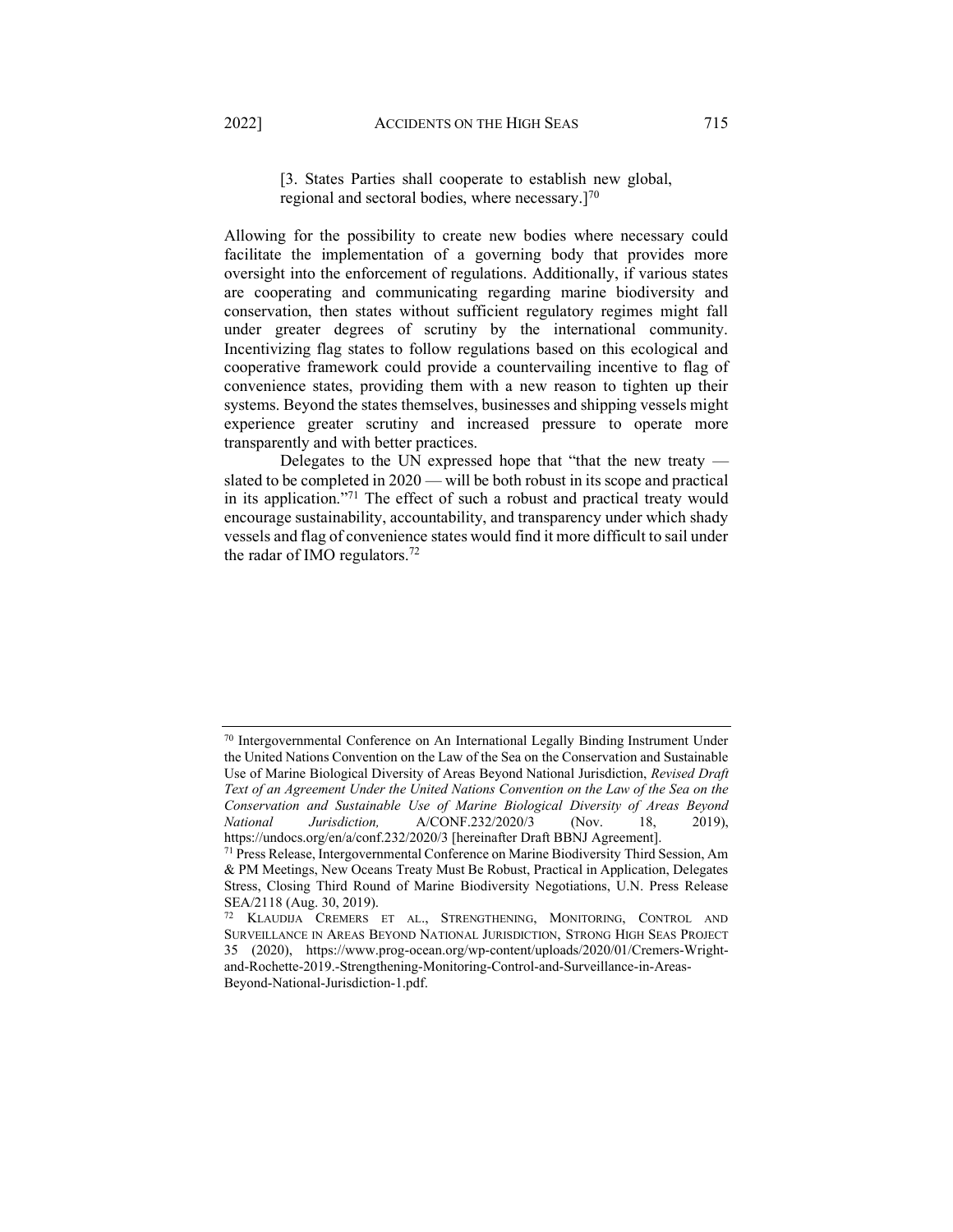# *B. The Genuine Link*

<span id="page-12-0"></span>The genuine link concept is well established in international law.73 ³Article 5 of the 1958 Convention on the High Seas and Article 91 of the 1982 UN Convention on the Law of the Sea both provide that there must exist a 'genuine link' between a State and a ship to which it has granted its nationality. $\frac{774}{4}$  However, the concept has never been defined, either by treaty or by tribunal,75 effectively removing any teeth this requirement might have in policing flag states with open registries. Defining the genuine link in international law could have far reaching implications in addressing flags of convenience. Currently, each state sets its own requirements for the genuine link standard, which allows open registry states to circumvent the genuine link requirement altogether.76

The BBNJ Agreement contains no language defining or otherwise elucidating the genuine link concept.77 If the drafters were to include an article defining the requirements of a genuine link in the treaty, then fewer vessels could register in flag of convenience, open registry states.78 However, the international community will not include such language because it still adheres to the principle that every nation has the right to create laws for ships that fly its flag.<sup>79</sup> The Treaty's more general language on increasing international cooperation and coordination of conservation efforts is more palatable to a greater number of countries, while simultaneously turning the spotlight to flag of convenience states. Those flag of convenience states are often at the epicenter of the most flagrant violations by vessels in international waters, like the Beirut explosion. 80

<span id="page-12-1"></span>*C. Port State Control*

<sup>&</sup>lt;sup>73</sup> Robin R. Churchill & Christopher Hedley, *The Meaning of the "Genuine Link" Requirement in Relation to the Nationality of Ships, INT'L TRANS. WORKER'S FED'N 4,68* (2000).

<sup>74</sup> *Id.*

 $75$  *Id.* at 68-70 ("An authoritative ruling as to what is meant by the genuine link requirement in the 1958 and 1982 Conventions could only be provided by an international court, such as the International Court of Justice or the International Tribunal for the Law of the Sea, or by means of the conclusion of a supplementary agreement to the 1982 Convention.<sup>"</sup>).

<sup>76</sup> Baker, *supra* note 40, at 705-706.

<sup>77</sup> *See generally* Draft BBNJ Agreement, *supra* not[e 67](#page-10-1) (failing to include the genuine link concept, and any substantive definitions of genuine link in the draft text of the treaty).

<sup>78</sup> Baker, *supra* note 40, at 706.

<sup>79</sup> Baker, *supra* note 40, at 708.

<sup>80</sup> Draft BBNJ Agreement, *supra* note 70, at art. 6. *See also* Urbina, *supra* not[e 2](#page-1-2) (linking the Beirut explosion and ship abandonment to flags of convenience).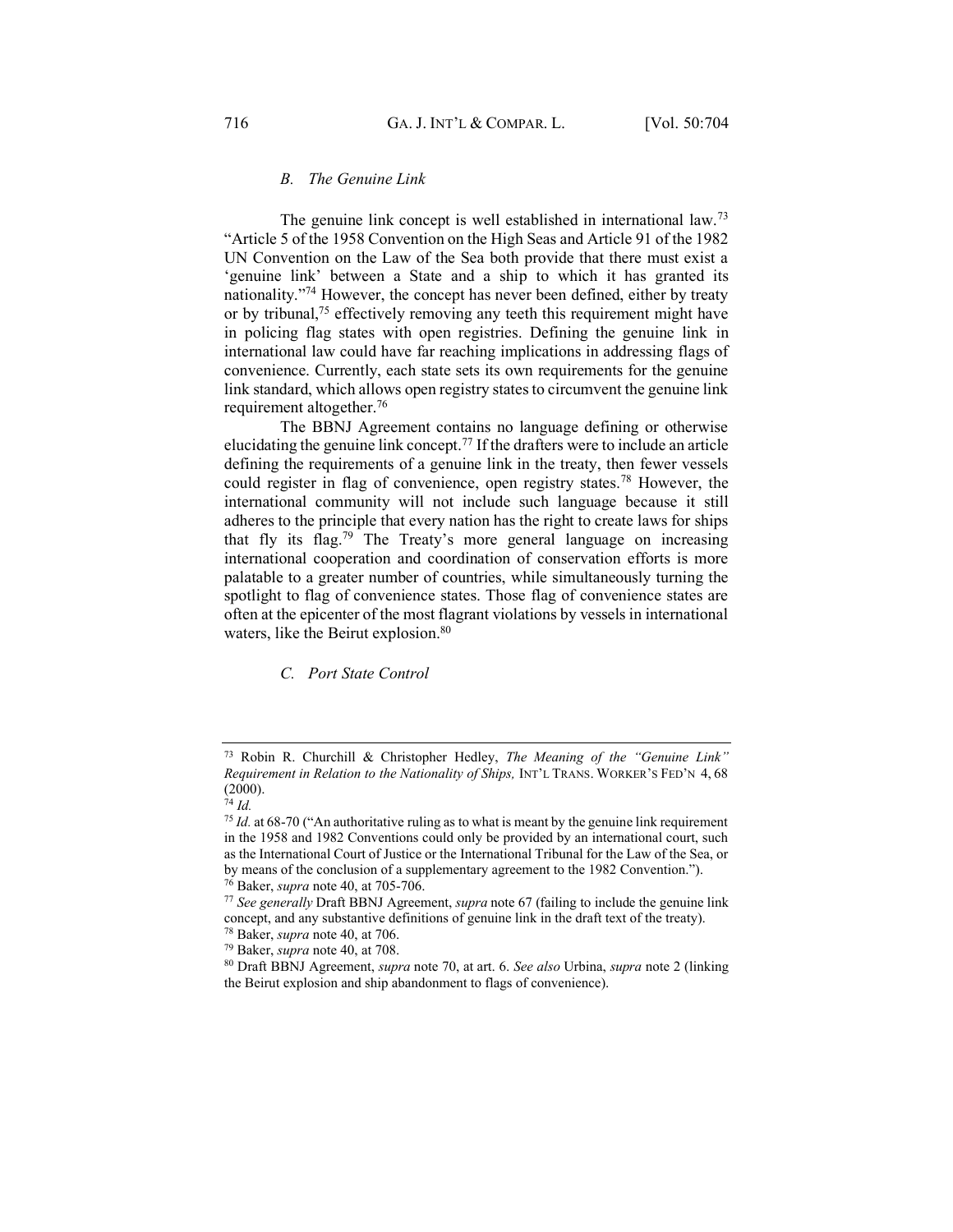<span id="page-13-0"></span>Port state control refers to port states inspecting and detaining vessels that fail to meet minimum regulations of vessel seaworthiness, safety, and human rights standards.<sup>81</sup> Before the widespread use of flags of convenience, the international community could depend on the reliability of port states in enforcing the regulations set out by the IMO and controlling their ships. $82$ However, "[t]his approach became impracticable with the advent of flags of convenience.<sup>783</sup> States recognized that it was necessary to ensure that ships entering their ports were soundly made, so in 1982 fourteen European countries gathered together to form the Paris Memorandum of Understanding  $(MOU)$ , a regional system for port state control.<sup>84</sup> Other regions of the world used the Paris MOU as a guideline for establishing their own port regulations, and "under many IMO Conventions, ships are required to carry certificates onboard to provide proof of inspection and to demonstrate compliance with international standards.<sup>85</sup> Many states accept onboarding documents for entry into their ports, but if a state performs an inspection on a vessel and finds it fails to meet safety and labor standards, the state may delay the vessel's' departure or detain it.86 Additionally, that state may report the substandard vessel to a database that records such information to increase transparency in the industry.87

Allowing port states regulatory power over ships flagged by other countries provides a last resort safeguard against blatant enforcement violations by flag of convenience countries. However, port regulation falls short because many vessels either slip through the cracks or experience jurisdictional issues relating to their respective flag states.<sup>88</sup> While port state

<sup>85</sup> *Id.* at 212. 86 *Id.* at 212-213.

<sup>81</sup> *See* Dr. Z. O. Özçayir, *The Use of Port State Control in Maritime Industry and the Application of the Paris MOU*, 14 OCEAN & COASTAL L.J. 201, 201-202 (2009). *Available*  at https://digitalcommons.mainelaw.maine.edu/oclj/vol14/iss2/4 (emphasizing that "[p]ort state control is not, and can never be, a substitute for the proper exercise of flag state responsibility. Flag states have the primary responsibility of safeguarding against substandard ships. When flag states fail to meet their commitments, port states must act as the last safety net in the control system.").

<sup>82</sup> *Id.*

<sup>83</sup> *Id.* at 206.

<sup>&</sup>lt;sup>84</sup> *Id.* at 209-210.<br><sup>85</sup> *Id.* at 212.

<sup>&</sup>lt;sup>87</sup> See Port State Control: Ship Compliance with International Conventions, LLOYD'S REGISTER, https://www.lr.org/en-us/port-state-control/ (last visited Feb. 25, 2022). 88 Özçayir, *supra* note [81,](#page-13-0) at 207. *See also* Millar, *supra* note [1](#page-1-1) (highlighting the

jurisdictional complexities of vessel nationality; when the COVID-19 pandemic hit, many cruise ships were denied access to ports); Stuart Slade, *Could COVID-19 End Flags of Convenience?*, DEFENSE & SECURITY MONITOR (Apr. 9, 2020) ("When the COVID-19 pandemic struck, [cruise ships] received messages from the ports they were about to visit that they were being denied entry, and advising them to seek assistance from their national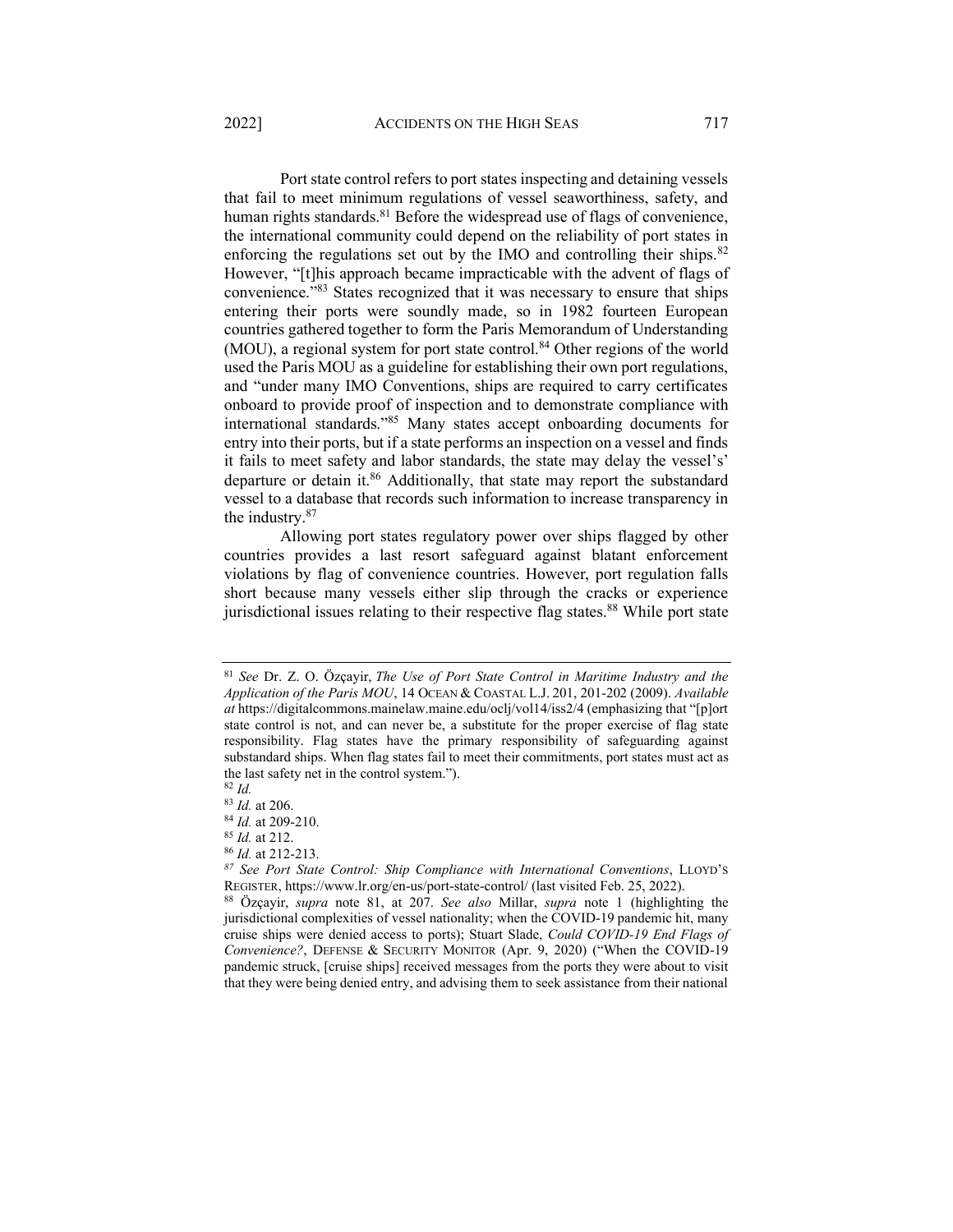control provides some measure of enforcement of international regulations, it essentially forces the port state to assume some flag state duties.<sup>89</sup> Port state control cannot substitute for flag state regulation; ideally port state control would add transparency in the shipping industry while supplementing the regulatory efforts of the flag state.

## *D. Potential Likelihood of Passage*

<span id="page-14-0"></span>The BBNJ treaty aims to fill the gaps left by the UN's prior attempts to protect the oceans.90 Specifically, the BBNJ addresses the pressing need to preserve high seas biodiversity.91 The BBNJ Agreement has been in development for sixteen years; initially added to the agenda in 2004, the first session convened in  $2017<sup>92</sup>$  The final session, scheduled for March 2020, was postponed indefinitely because of the COVID-19 pandemic, with the new date still undetermined as of July 22, 2021.<sup>93</sup> Negotiating the agreement has been anything but smooth sailing.<sup>94</sup> The Agreement, both geographically and substantively expansive, attempts to balance freedom on the high seas with protecting the "common heritage of mankind."<sup>95</sup> This difficult ideological balance, additionally complicated by the significance of the subject matter, has proven controversial in the international arena.<sup>96</sup> Negotiations could continue for some time and "many experienced delegates anticipate a fifth or

flag authorities. Since many flags of convenience are held by small countries with very limited resources, this advice was not helpful.´).

<sup>89</sup> Özçayir, *supra* note 81.

<sup>90</sup> Elizabeth M. DeSanto et al., *The Once and Future Treaty: Towards a New Regime for Biodiversity in Areas Beyond National Jurisdiction*, 99 J. MAR. POL. 239, 240 (2018), *available at* <https://www.sciencedirect.com/science/article/pii/S0308597X18307048> (³These gaps were either because provisions and definitions were not specific enough for states to be certain of the treaty's meaning at the time of UNCLOS, such as the application of the common heritage of mankind; or did not address problems that have either arisen since its ratification, such as exploitation of Marine Genetic Resources (MGRs), or worsened since the treaty's completion in 1982, such as marine pollution.").

<sup>&</sup>lt;sup>91</sup> Cymie R. Payne, Article, *New Law for the High Seas*, 36 BERKLEY J. INT'L L. 345, 346 (2019).

<sup>92</sup> Efthymios Papastavridis, *The Negotiations for a New Implementing Agreement Under the UN Convention on the Law of the Sea Concerning Marine Biodiversity*, 69 INT'L & COMP. L QUARTERLY 585-86 (2020).

<sup>&</sup>lt;sup>93</sup> G.A. Res. 75/L.96 (Jun. 25, 2021). <sup>94</sup> Papastavridis, *supra* note 92, at 586 ("[R]egardless of when the fourth session takes place, the omens are not in favour of the 'BBNJ-canoe' reaching its destination any time soon.").

<sup>95</sup> Draft BBNJ Agreement, *supra* not[e 67.](#page-10-1)

<sup>96</sup> Papastavridis, *supra* note 92, at 586.